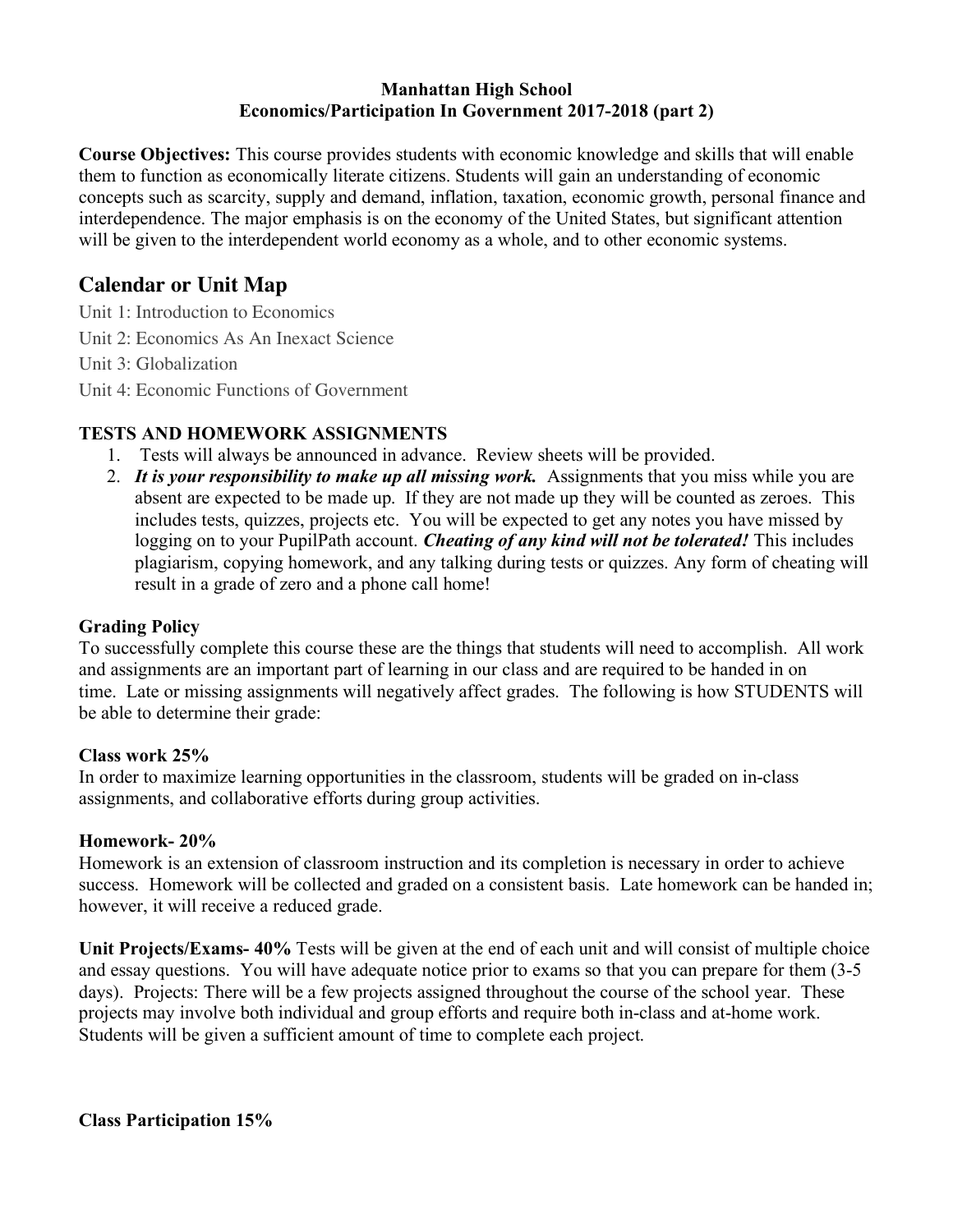Constructive, active participation includes speaking up during class discussions, contributing to group activities, and listening to and respecting your teacher and classmates. Greater student participation makes for livelier class discussions. Your ideas and opinions matter! Every day while in class, you will have the opportunity to earn classroom participation raffle tickets. You can earn these tickets in number of different in-class factors including: class participation, interaction with peers, completion of in-class assignments, and collaborative efforts during group activities. Respectful and positive behavior will also be a part of the final class participation grade. However, tickets can be removed for extreme negative behavior. (Examples: walking out of the class without permission, picking a fight with a peer and using disrespectful language either to a peer or staff member) At the end of each week, we will set aside time to add up the total amount of tickets you have collected. You will have the opportunity to earn a total of 15 tickets for the week. The amount of tickets you have will count towards 15 percent of your class participation grade.

*\*Students who are newly admitted to a course and would otherwise fail the course due to being unable to demonstrate a mastery of the subject matter in the time since arrival student will receive a grade of NL. Students shall make up work by the following term so they can receive a numerical grade. All students must complete a packet that consist of at least half of the homework and reading assignments. Students will than take a multiple-choice assessment once they completed the homework and reading assignments.* 

### **Other Expectations:**

**Respect** is a top priority in this classroom. We must be accepting of beliefs and ideas that are both similar and different to ours, and celebrate the diversity that exists in our classroom on a daily basis. We must also not mistreat the property and belongings of others.

You are responsible for completing any and all work assigned while you are absent (including tests).

1. **Arrive to class on time!** When you are absent it is your responsibility to make up what you missed.

2. Do not leave the classroom without permission. For your safety it is important that Ms. Torres and I know where you are at all times.

3. Class is dismissed as scheduled. For last period class, class is dismissed as scheduled unless you are called for bussing.

4. No Cell Phones or any electronic devices. This includes charging your electronic devices. (Unless mandated by your I.E.P)

5. Do not eat in the classroom!First Offense will result in a warning. Second offense will result in a written report. Third offense will receive a phone call home to your parent or guardian.

The goal of this class is to pass the U.S. History & Government Regents exam and, as your teacher, I am here to help you through this journey. That means if you have any questions or concerns please feel free to discuss them with me. I am available before and after